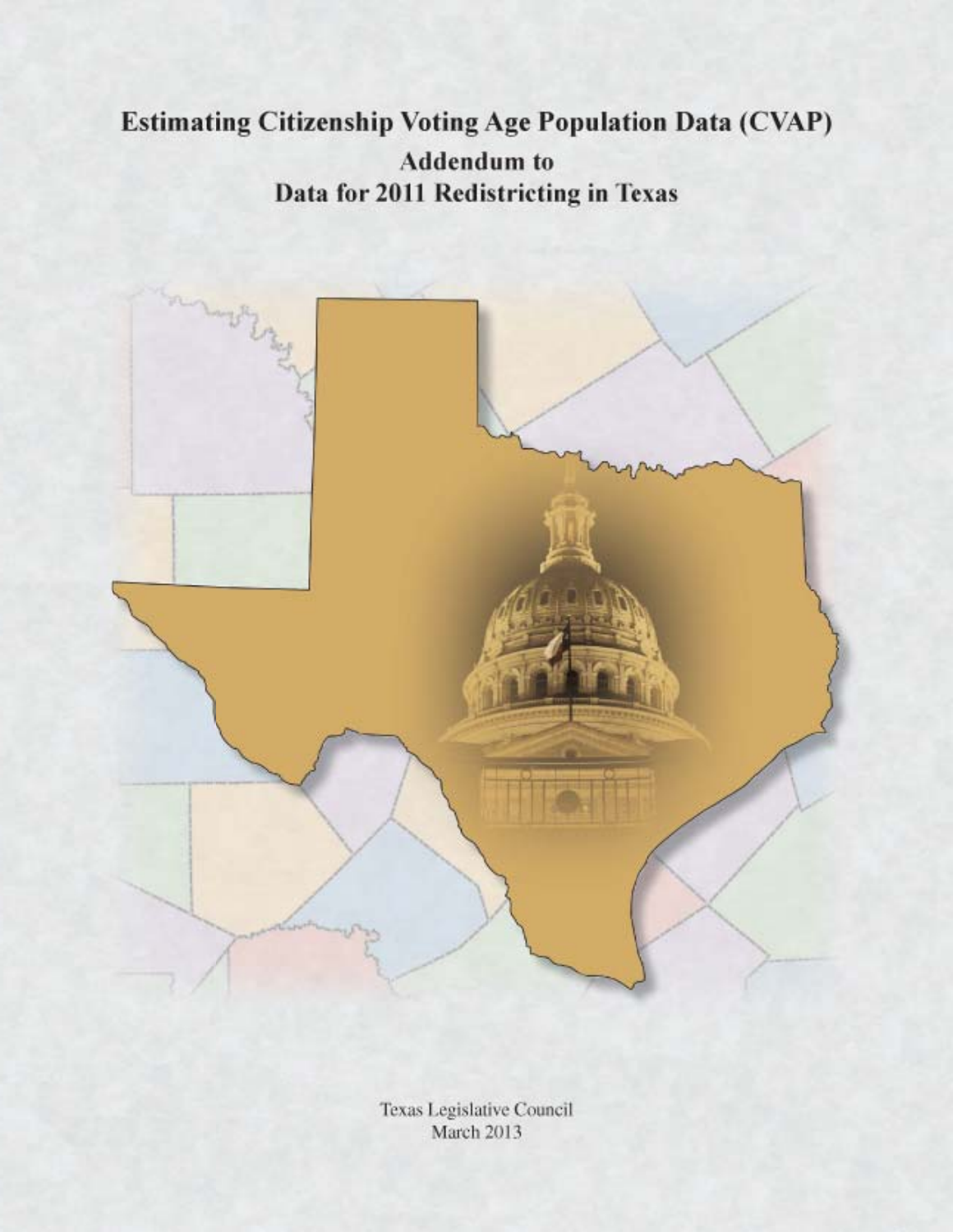## **Estimating Citizenship Voting Age Population Data (CVAP) Addendum to Data for 2011 Redistricting in Texas**

Prepared by the Research Division of the Texas Legislative Council

> Published by the Texas Legislative Council P.O. Box 12128 Austin, Texas 78711-2128



Lieutenant Governor David Dewhurst, Joint Chair Speaker Joe Straus, Joint Chair Debbie Irvine, Executive Director

March 2013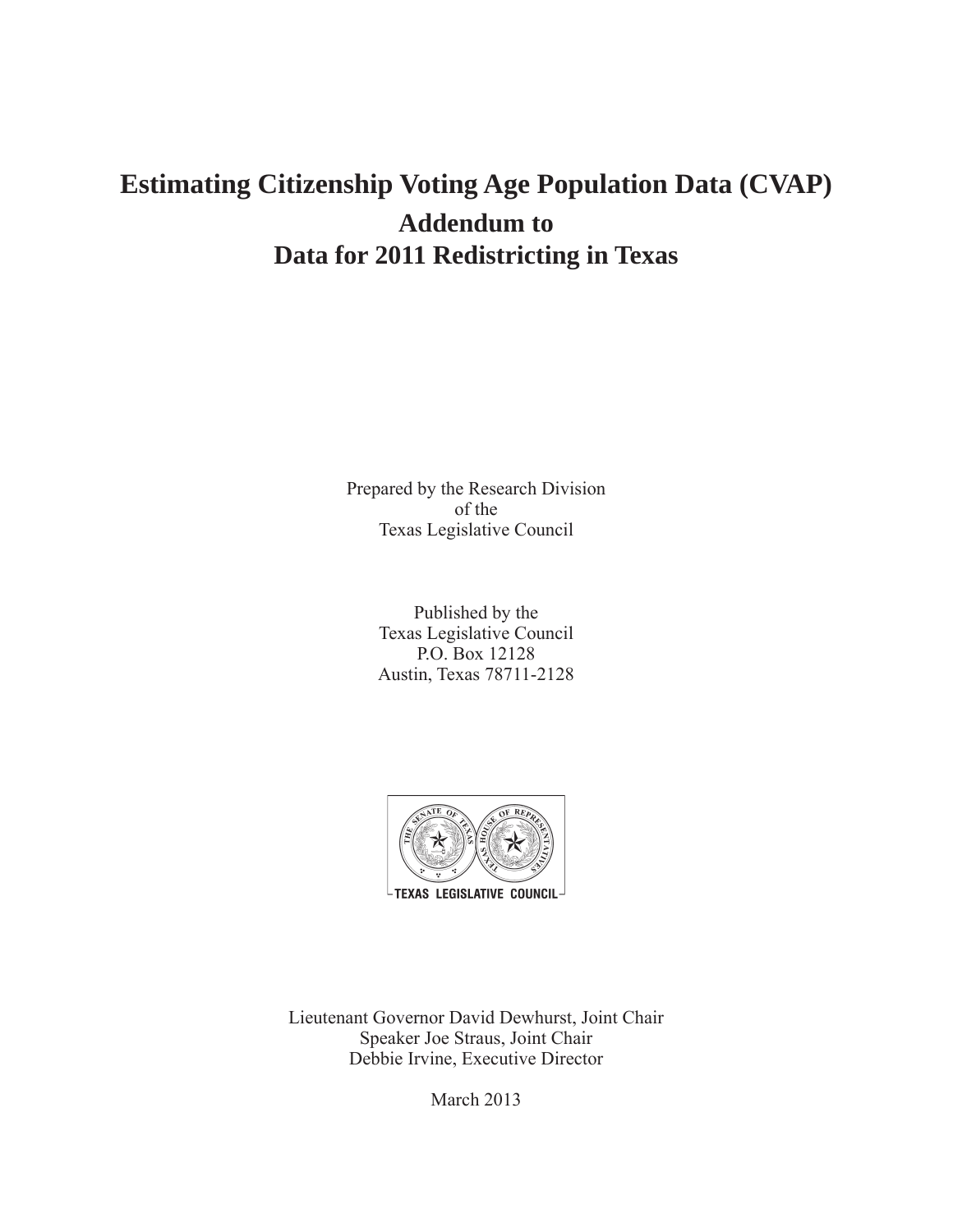*The mission of the Texas Legislative Council is to provide professional, nonpartisan service and support to the Texas Legislature and legislative agencies. In every area of responsibility, we strive for quality and efficiency.* 

Copies of this publication have been distributed in compliance with the state depository law (Subchapter G, Chapter 441, Government Code) and are available for public use through the Texas State Publications Depository Program at the Texas State Library and other state depository libraries.

This publication can be found at http://www.tlc.state.tx.us/redist/pubs/pubs.html. If you have questions or comments regarding this publication, please contact the research division of the Texas Legislative Council by e-mail at RSCHweb@tlc.state.tx.us.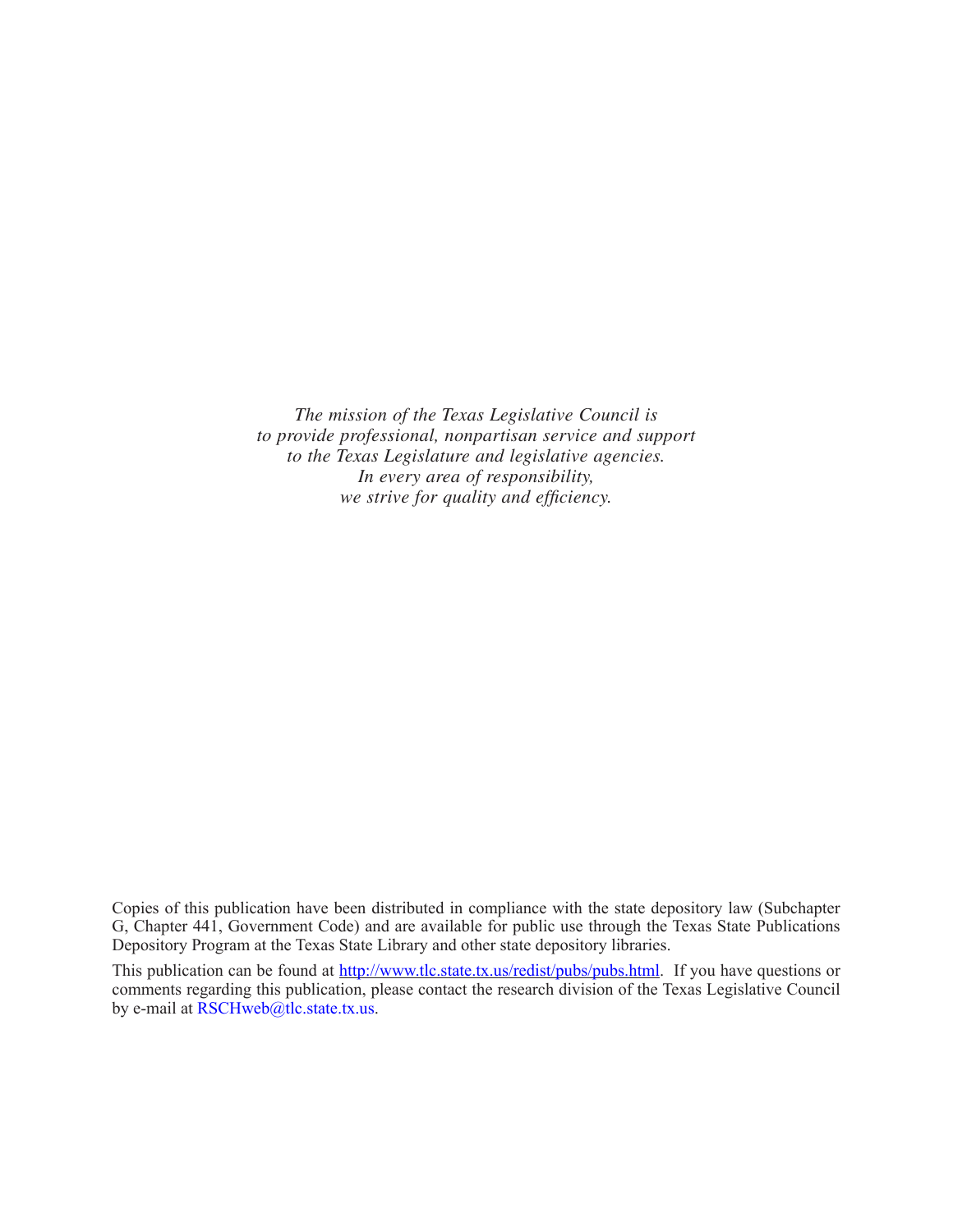## **Estimating Citizenship Voting Age Population Data (CVAP)**

Beginning with the 2010 Census, the Census Bureau no longer requested detailed population and housing information, including citizenship, using the decennial census long-form. Instead, to obtain this type of data, the bureau uses the American Community Survey (ACS), an ongoing statistical survey that samples a small percentage of the population every year. To have a sufficient sample size to report the results at the census block group level, the bureau collects and reports the data for a five-year period. The bureau prepared a Special Tabulation of Citizen Voting Age Population (CVAP) from the 5-Year ACS that included voting age citizenship data for Hispanic or Latino (HCVAP) and for 10 race categories that are Not Hispanic or Latino. The 2006-2010 5-Year Special Tabulation was released on February 9, 2012, and the 2007-2011 5-Year Special Tabulation was released on January 28, 2013.<sup>1</sup>

To report citizenship data for redistricting proposals, the council had to:

- (1) identify a methodology to aggregate citizenship data by district when block groups are split by districts; and
- (2) calculate the margin of error for districts.

### **Aggregating Citizenship Data by District**

The council aggregated the Special Tabulation block group data to estimate district level CVAP and CVAP for the Hispanic or Latino category and for 10 race categories that are Not Hispanic or Latino. Many block groups are wholly contained within a district, but a number of block groups are split by district boundaries. Because the ACS sample data are already estimated, it cannot be disaggregated below the block group level, so a method to address the population in the split block groups had to be determined.

#### *Calculating District Estimates for CVAP and CVAP by Race/Ethnic Category*

To generate district estimates of CVAP and of CVAP for the Hispanic or Latino category and for the 10 race categories that are Not Hispanic or Latino, the council includes all of the block groups wholly within a district and all of the block groups where more than 50 percent of the 2010 Census population was contained within the district. The data from these block groups are summed to generate the estimates. Using this method, some people who live outside the district are included in the district estimates, and some people who live in the district are not included in the district estimates. Two reports provide information about the district population included in the citizenship reports. The Block Group Population Used in ACS Reports (Red117) lists the individual block groups and their 2010 population by district and indicates whether the block group is included in the district estimates. The Population Coverage for Citizenship Analysis (Red118) shows the source of the population included in the district analysis, including (1) how much of the population is from block groups wholly within the district, (2) how much is derived from split block groups that are included in the district, and (3) how much is excluded from the district.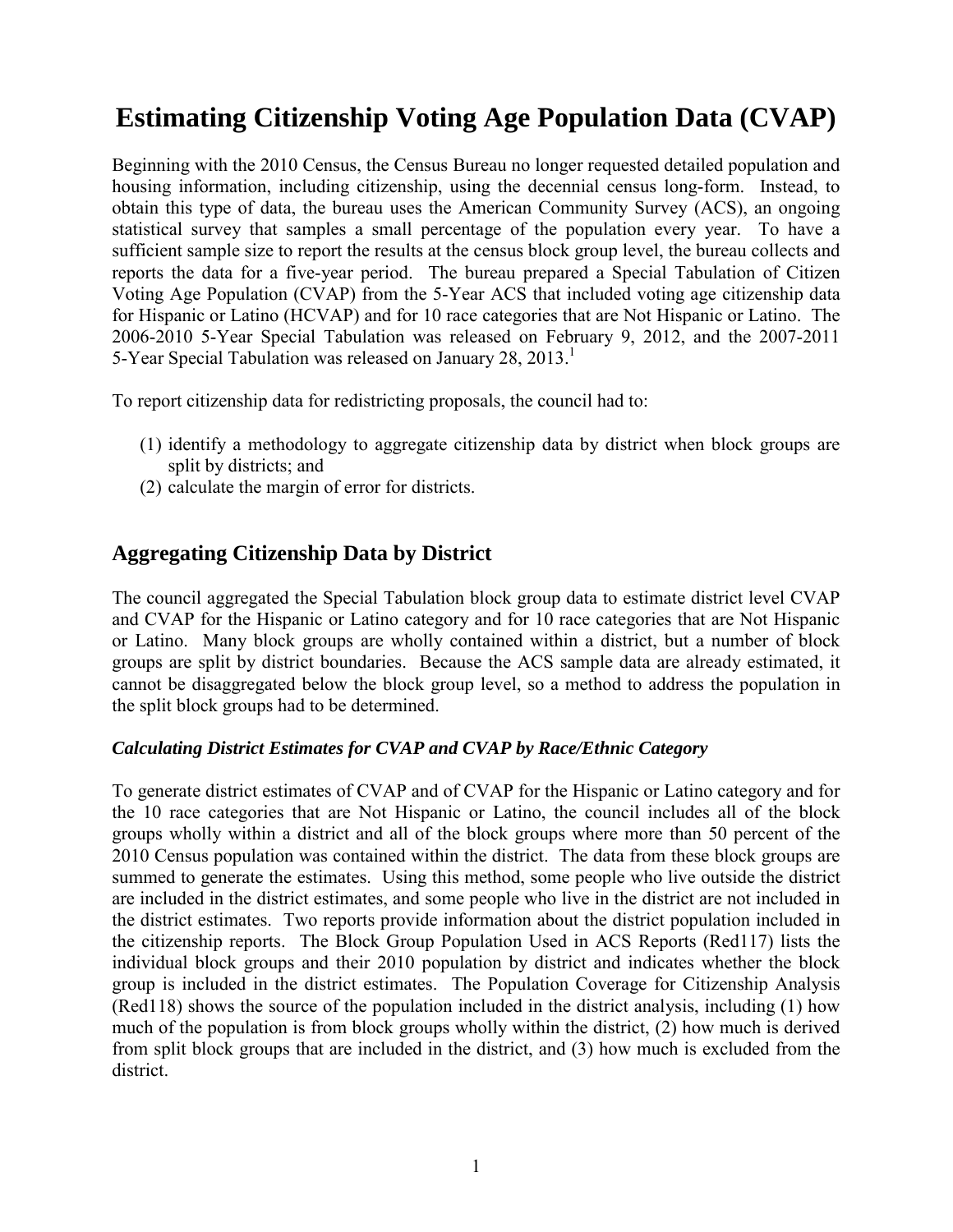### **Calculating Margins of Error**

All ACS block group estimates, including those in this Special Tabulation, are subject to sampling error, and the ACS publishes a margin of error (MOE) with a 90 percent confidence level, referred to as a 90 percent MOE, for each block group estimate. The MOE describes the precision of the estimate at a given level of confidence, or the difference between an estimate and its upper and lower confidence bounds. A 90 percent confidence interval can be interpreted roughly as providing a 90 percent probability that the range between the estimate plus the MOE and the estimate minus the MOE (the upper and lower confidence bounds) contains the true population value. Because the estimates from the block groups that compose a district estimate are aggregated, additional calculations are needed to produce the 90 percent MOEs for the district estimates.

#### *Calculation Methodology*

The council followed the Census Bureau's suggested methodology for calculating 90 percent margins of error for the district estimates as provided in [Appendix 3](http://www.census.gov/acs/www/Downloads/handbooks/ACSGeneralHandbook.pdf) of *A Compass for Understanding and Using American Community Survey Data: What General Data Users Need to Know*. 2

*90 percent margins of error* are calculated differently for aggregated counts (i.e., *cvap*) and for derived proportions (i.e., *hcvap / cvap*) as follows:

• Margins of error for aggregated counts (*MOEagg*): To calculate the MOE, take the square root of the sum of squared margins of error for each block group in the district; or algebraically,

$$
MOE_{agg} = \sqrt{\sum_{c} MOE_{c}^{2}}
$$

where *c* is the  $c^{\text{th}}$  block group.

- Margins of error for derived proportions (*MOE<sub>pro</sub>*): To calculate the MOE,
	- (1) obtain the derived proportion (*hcvap / cvap*);
	- (2) obtain the MOE for the numerator (*MOEhcvap*) and the MOE for the denominator of the proportion (*MOEcvap*);
	- (3) square the derived proportion;
	- (4) square the MOE of the numerator;
	- (5) square the MOE of the denominator;
	- (6) multiply the squared MOE of the denominator by the squared proportion;
	- (7) subtract the result of (6) from the squared MOE of the numerator;
	- (8) take the square root of the result of  $(7)$ ;
	- (9) divide the result of (8) by the denominator of the proportion; or algebraically,